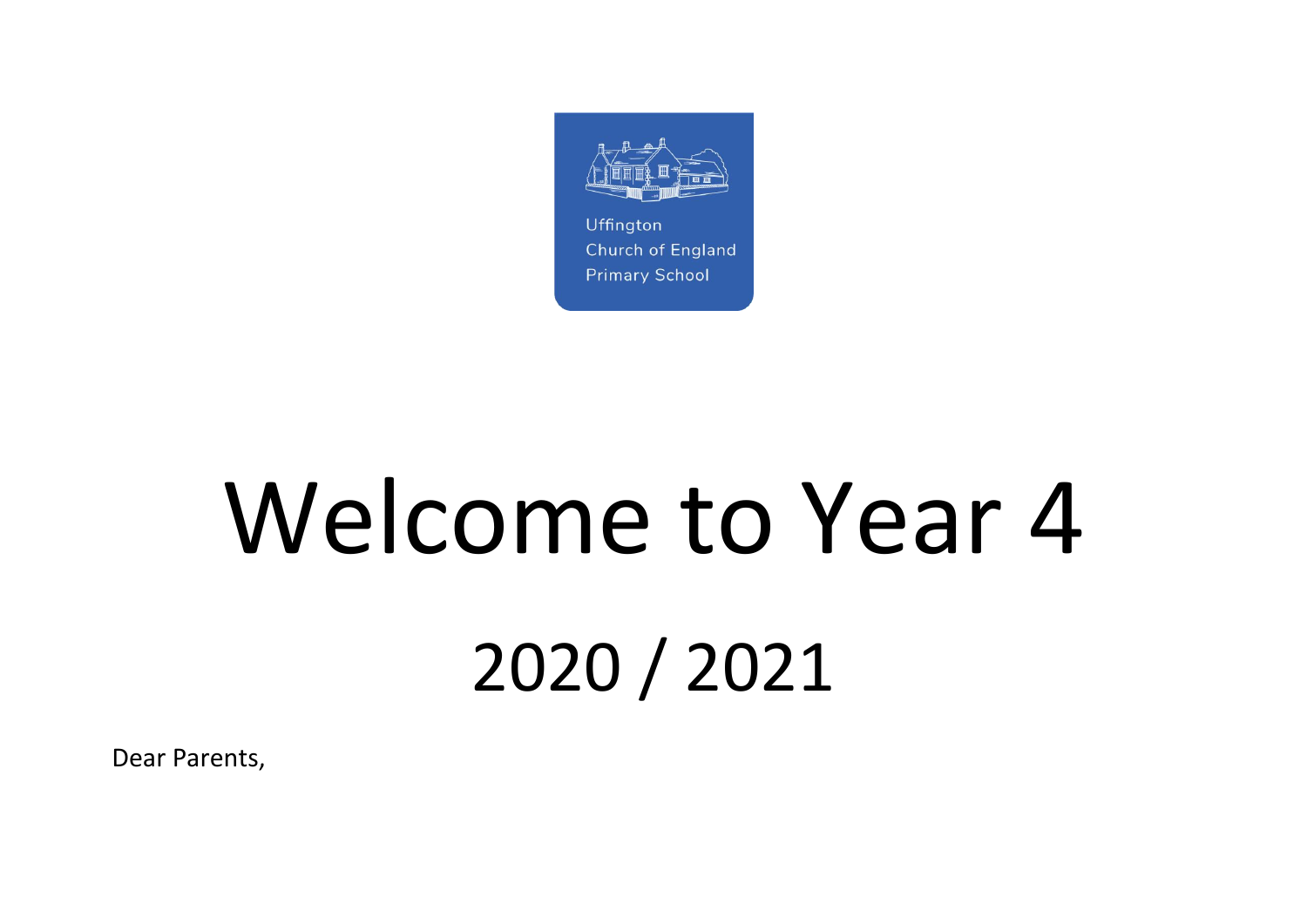Welcome to Year 3. As you will be acutely aware, this academic year will be considerably different, compared to what we used to consider 'the norm'. Restrictions, due to the rules of Social Distancing have meant that not only have our school timings changed, but also our class timetable. Differences in lessons times, length and content, alongside schools operating a 'Recovery Curriculum', have meant that your child will be experiencing a very different Uffington School experience. This being said, our aim is to continue to give your child a thorough, creative and enjoyable curriculum, making their coming back to school something they look forward to. Please find within this document a break up of their timetable, curriculum, and any other important news and information children new to Year 3 need to know.

Many Thanks.

Miss Johnston.

**The Timetable:**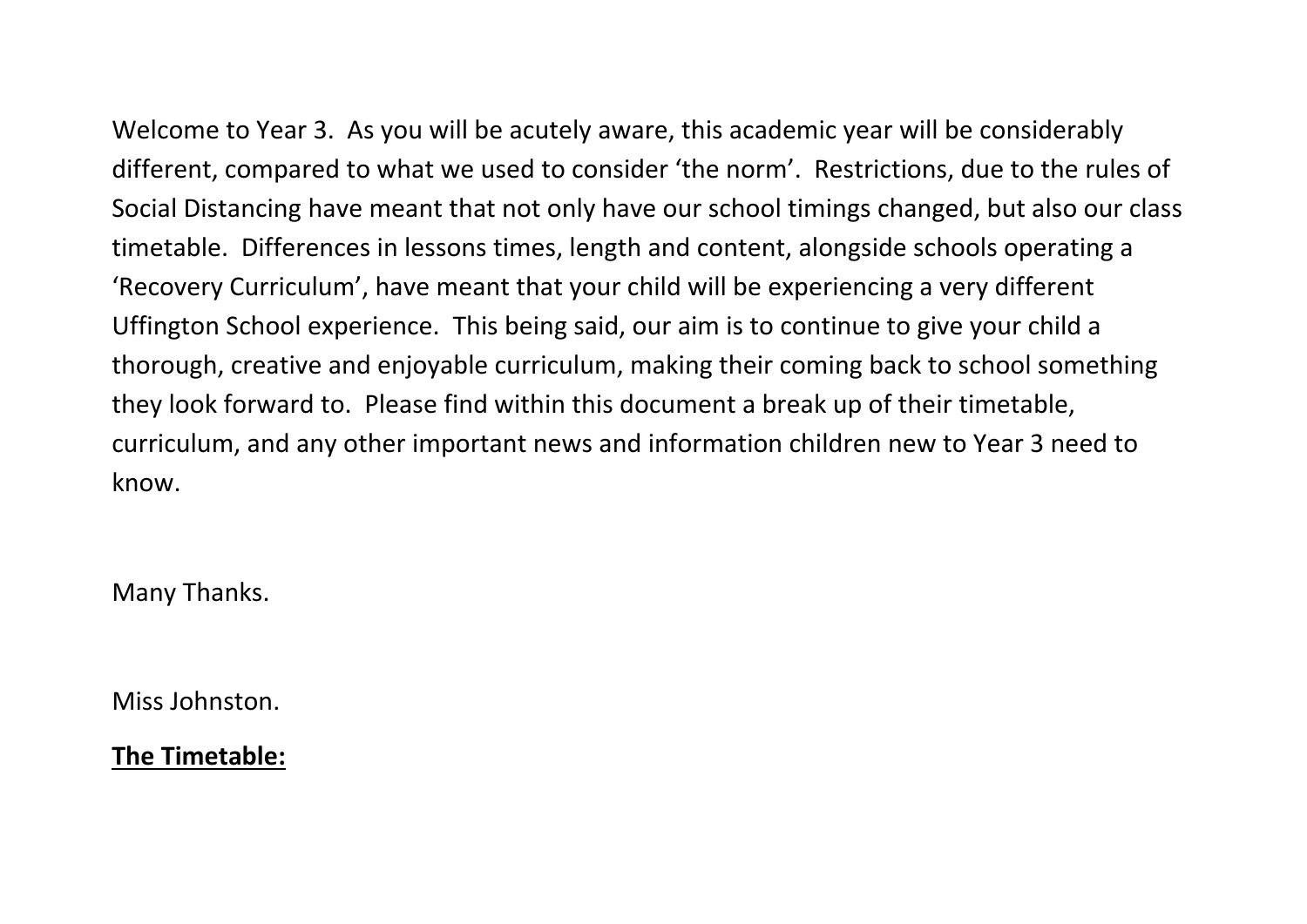Children will receive daily activities based around handwriting, phonics, reading, spelling and times tables and number, alongside their English and Maths activities. Reading will also take place with listening to readers on a 1:1 basis, and discussions of reading and comprehension of texts through guided reading – which will currently be done as a class session rather than in smaller groups. Children will have access to the same shared texts, these sessions will not be about teaching the children to read (done in phonics and 1:1 sessions) but instead will focus on their comprehension of a range of texts. Children will have the opportunity to explore a varied collection of texts over the year, sharing their understanding, offering opinions on their reading. Analysing texts in greater detail, often asking their own questions based around their understanding. Children are also expected to have access to story and texts read to them for enjoyment, as well as taking part in activities designed to help promote emotional health and well-being.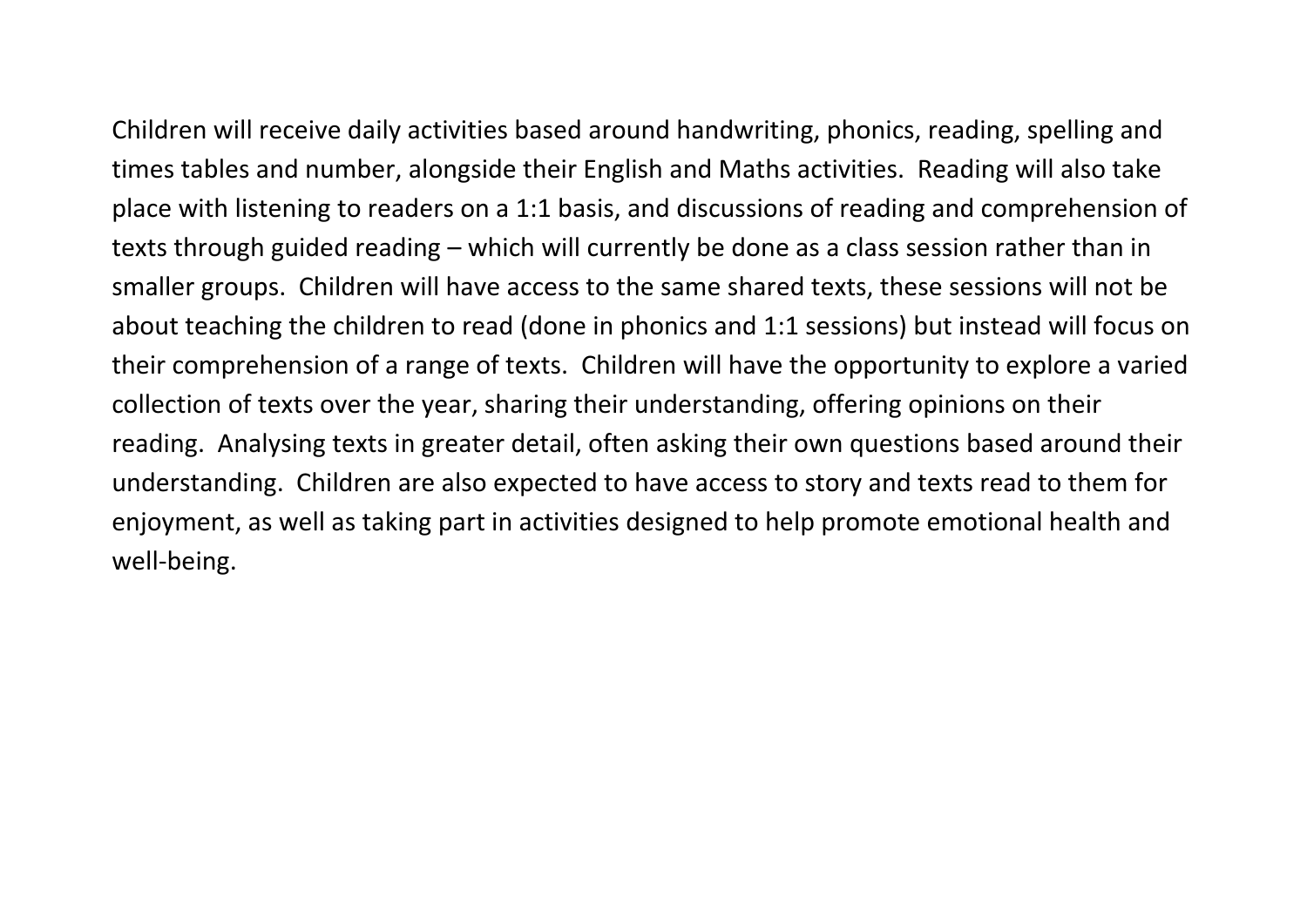|               |                      | Daily - Phonics, handwriting.                                                                                                                                                                |                                | Maths |                | History               |                                                  | Worship.                   |
|---------------|----------------------|----------------------------------------------------------------------------------------------------------------------------------------------------------------------------------------------|--------------------------------|-------|----------------|-----------------------|--------------------------------------------------|----------------------------|
|               |                      | Timestable work - counting, chanting,                                                                                                                                                        |                                |       |                |                       |                                                  | Emotional health and well- |
| <b>Monday</b> |                      | recording. Speed of recall and accuracy                                                                                                                                                      |                                |       |                |                       |                                                  | being activity.            |
|               |                      | of recall.                                                                                                                                                                                   |                                |       |                |                       |                                                  |                            |
|               |                      | English - spelling and grammar.<br>English - writing tasks.                                                                                                                                  |                                |       |                |                       |                                                  |                            |
|               |                      | Daily - Phonics, handwriting.                                                                                                                                                                |                                | Maths |                |                       |                                                  |                            |
|               |                      | Timestable work - counting, chanting,                                                                                                                                                        |                                |       |                | Design and Technology |                                                  | Worship.                   |
| Tuesday       |                      | recording. Speed of recall and accuracy                                                                                                                                                      |                                |       |                |                       |                                                  | Story.                     |
|               |                      | of recall.                                                                                                                                                                                   |                                |       |                |                       |                                                  |                            |
|               |                      | English                                                                                                                                                                                      |                                |       |                |                       |                                                  |                            |
|               | 0.60                 | <b>Guided Reading</b>                                                                                                                                                                        |                                |       | 15             |                       | 25                                               |                            |
| Wednesday     | 8.50<br>REGISTRATION | Daily - Phonics, handwriting.<br>Timestable work - counting, chanting,<br>recording. Speed of recall and accuracy<br>of recall.<br>Science<br>Class led worship.<br>English - writing tasks. | 11.00<br>10.45<br><b>BREAK</b> | Maths | 12.30<br>LUNCH | PE                    | $\sim$<br>15<br>$\overline{\mathbf{C}}$<br>BREAK | <b>RE</b>                  |
|               |                      | Daily - Phonics, handwriting.                                                                                                                                                                |                                | Maths |                | Science               |                                                  | Science                    |
| Thursday      |                      | Timestable work - counting,                                                                                                                                                                  |                                |       |                |                       |                                                  |                            |
|               |                      | chanting, recording. Speed of                                                                                                                                                                |                                |       |                |                       |                                                  | Worship                    |
|               |                      | recall and accuracy of recall.                                                                                                                                                               |                                |       |                |                       |                                                  |                            |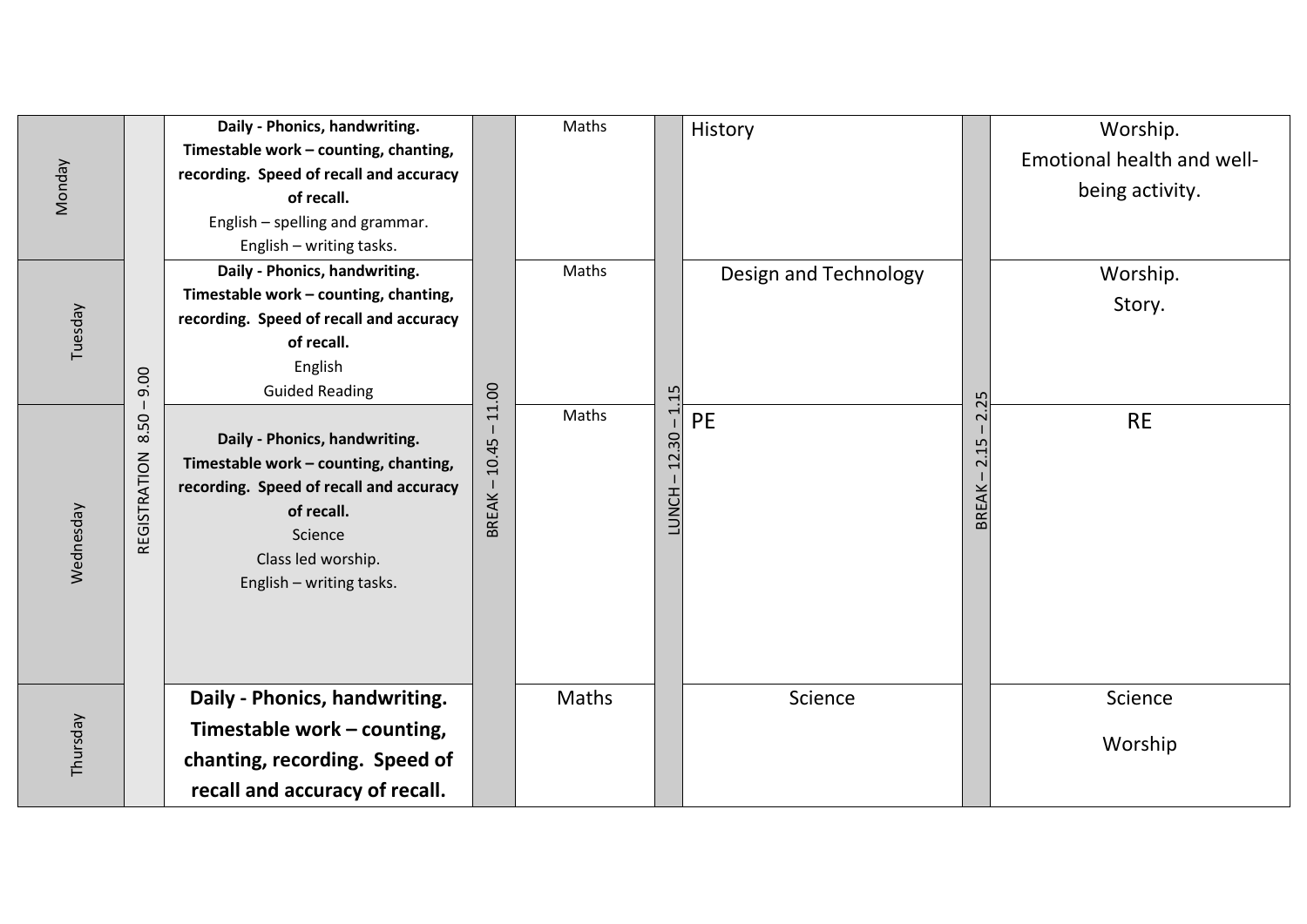|        | English                       | Tables and |        |                            |
|--------|-------------------------------|------------|--------|----------------------------|
|        | <b>Guided Reading.</b>        | Spelling   |        |                            |
|        |                               | Tests.     |        |                            |
|        |                               |            |        |                            |
|        |                               |            |        |                            |
|        |                               |            |        |                            |
|        | Daily - Phonics, handwriting. | Maths      | Merits | Emotional health and well- |
|        | Reading/Music/PSHE            |            | PE     | being.                     |
|        | French                        |            |        |                            |
| Friday | English                       |            |        | Story.                     |
|        |                               |            |        |                            |
|        |                               |            |        |                            |
|        |                               |            |        |                            |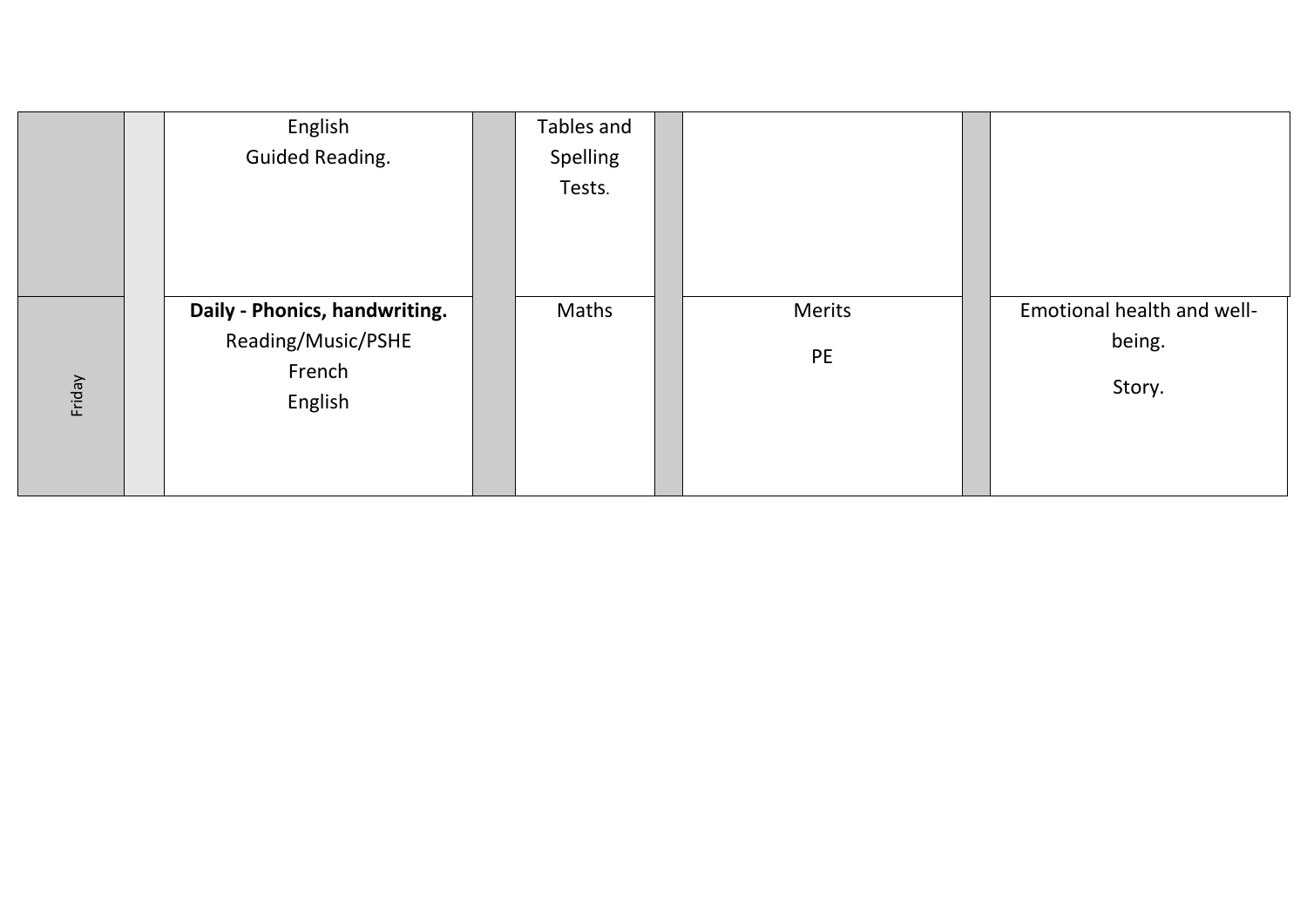# Teaching and Support Staff

Miss Johnston is the class teacher and will teach the majority of curriculum subjects. Miss Johnston has one non-contact afternoon a week (Wednesdays) when the children will have RE (Mrs Ludford) and Games (Mrs Swanson)

Mrs Swanson will teach Science, PE, Music and Personal, social, health and economic education (PSHEE).

Learning support will be provided by teaching assistants throughout the week.

Mr Steele will support Mrs Swanson for Wednesday afternoon Games lessons.

## Homework

Homework will be set on Google Classroom on Friday. A homework book has been sent home for the children to complete tasks, but they may also at times be requested to upload specific finished pieces back onto Google Classrooms at times.

Children will be set tables, spellings and reading tasks weekly. Other tasks may include number, English, history or geography. As part of reading homework, children should read at least three times a week, one of these sessions should involve reading to an adult. They also have books set on Bug Club, which have questions attached to support their comprehension.

# **PE**

Has been greatly affected by the Social Distancing restrictions. Your child will need to come to school in their PE kit on Wednesday and Friday and lessons will consist of a range of non - contact activities. Where possible children will have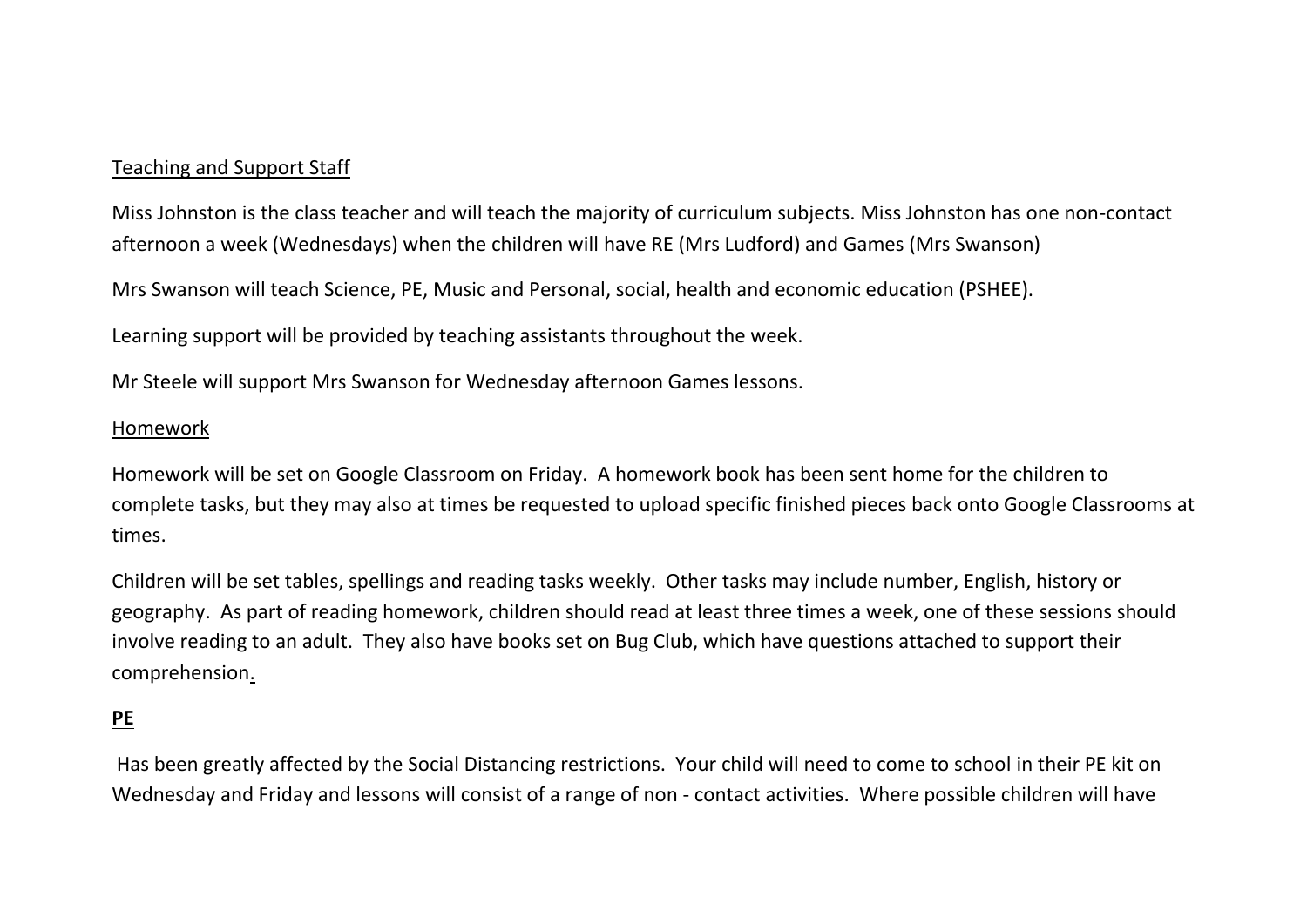regular access to outside learning both within PE and in other areas of the curriculum. As the weather begins to turn, and the winter weather approaches, could you please send your child to school with a pair of indoor shoes to be worn on PE days. This will allow outdoor shoes to be removed, and indoor shoes worn during lesson times.

#### **Assessment**

Assessments will be based upon the National Curriculum. Both formal and informal assessments will take place throughout the year and you will be able to discuss your child's attainment and progress at Parents' Evenings. Sadly, due to current restrictions, parent meetings will be via a telephone conversation, and our annual curriculum meeting will unfortunately not be able to happen this academic year.

#### Holidays during term time

Please remember that Mrs Simms is unable to authorise absence for family holidays during term time. The school's attendance policy can be found on the school website.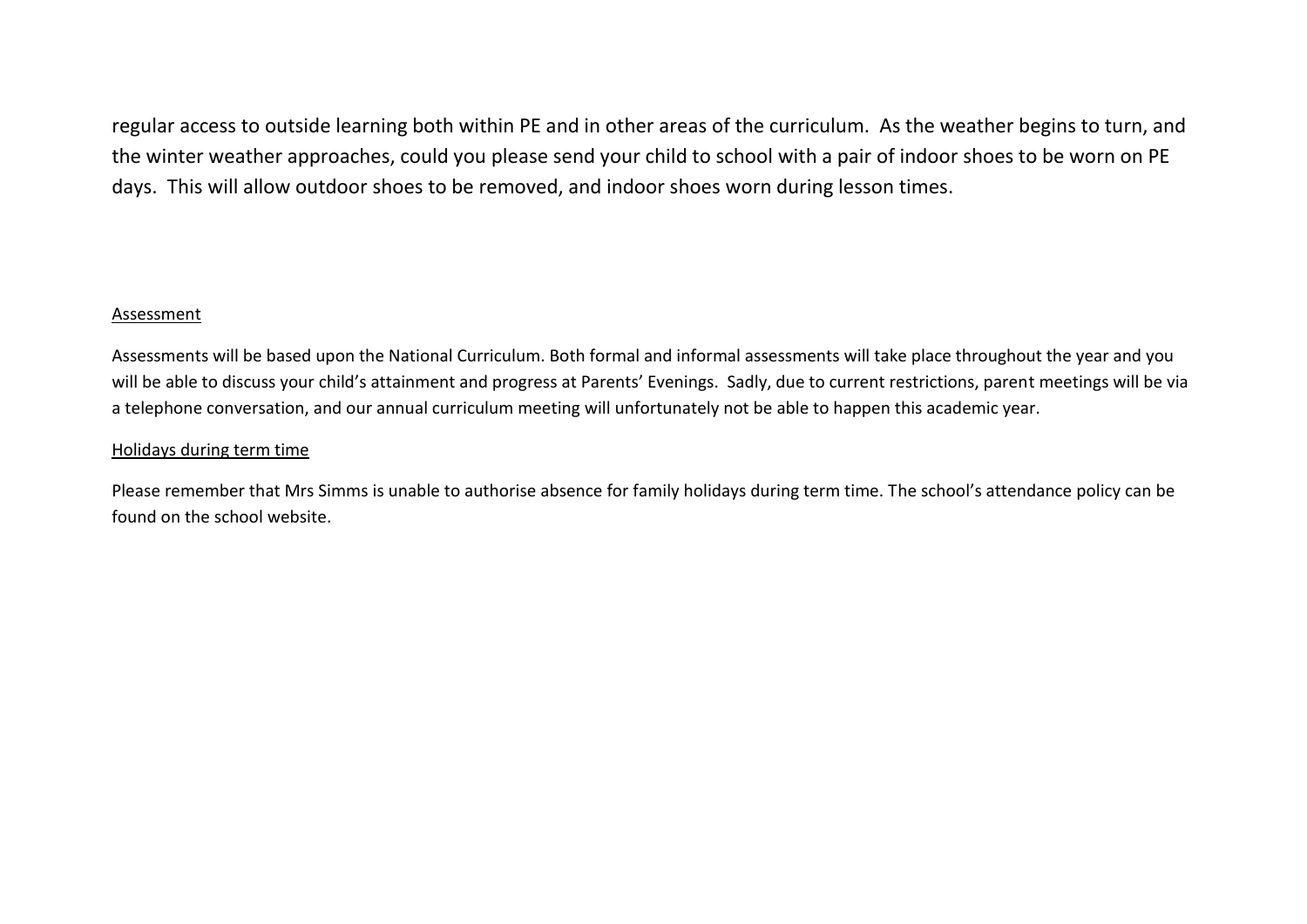| Year  | Autumn                           | Spring                                | Summer                                            |
|-------|----------------------------------|---------------------------------------|---------------------------------------------------|
| Topic | Ancient Greece - A Greek Odyssey | European Adventure                    | Near and Far                                      |
|       | Science - Teeth, Digestion       | Science – Light and electricity       | History – A local study                           |
|       | Design and Technology - Levers   | Computing – monitor light and sound   | Science – Rocks, Living things and their Habitats |
|       | $RE - Big Questions$             | $Art$ – sculpture – clay              | Geography - Brazil                                |
|       | PSHEE - Health and Well-being    | Geography – European Study – France   | RE - Pilgrimage                                   |
|       |                                  | $RE$ – Community – Hinduism and Islam | Art – Drawing and Painting                        |

Draft Curriculum Framework for 2020/21

### English in Year 4

Your child will build upon work from Year 3. Lessons will focus upon develop skills of reading, writing, spelling, grammar and punctuation. Detailed information about curriculum content can be found below: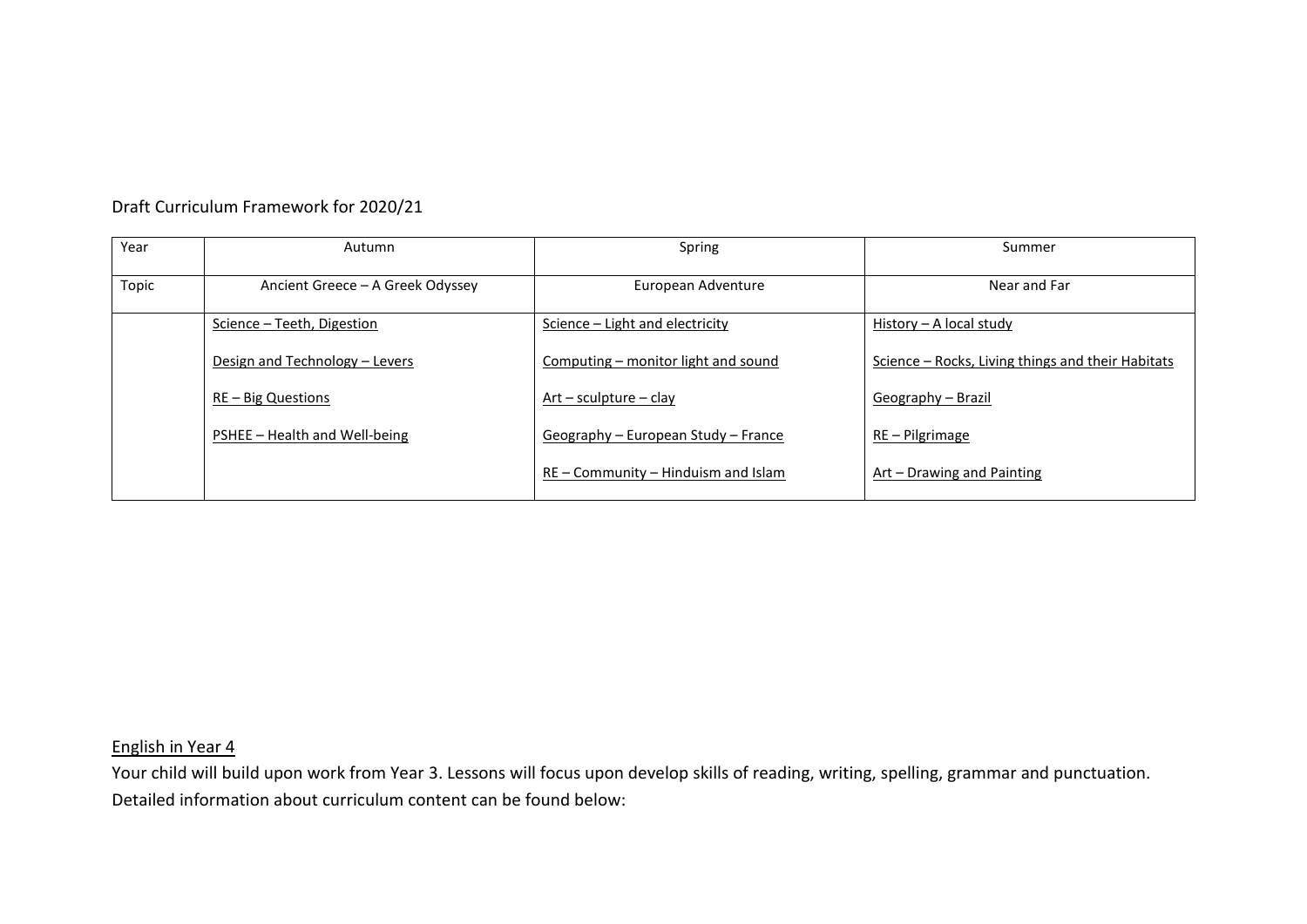|                                                                                                                                                                                                                                                                                                                                |                                                                                                                                                                                                                                                                                                                                                                                                       |                                                                                                                                                                                                                                                                                                                                                                                                                                                                                                                                                                                          | <b>ENGLISH</b>                                                                                                                                                                                                                                                                                                                                                                                                                                                                                |                                                                                                                                                                                                                                                                                                                                                                                                                                                                                                                                                       |                                                                                                                                                                                                                                                                                                                                                                                                                                                                                                                                                                                                                                                                                               |                                                                                                                                                                                                                                                                                                                                                                                                                                                                                                                                                                                  |
|--------------------------------------------------------------------------------------------------------------------------------------------------------------------------------------------------------------------------------------------------------------------------------------------------------------------------------|-------------------------------------------------------------------------------------------------------------------------------------------------------------------------------------------------------------------------------------------------------------------------------------------------------------------------------------------------------------------------------------------------------|------------------------------------------------------------------------------------------------------------------------------------------------------------------------------------------------------------------------------------------------------------------------------------------------------------------------------------------------------------------------------------------------------------------------------------------------------------------------------------------------------------------------------------------------------------------------------------------|-----------------------------------------------------------------------------------------------------------------------------------------------------------------------------------------------------------------------------------------------------------------------------------------------------------------------------------------------------------------------------------------------------------------------------------------------------------------------------------------------|-------------------------------------------------------------------------------------------------------------------------------------------------------------------------------------------------------------------------------------------------------------------------------------------------------------------------------------------------------------------------------------------------------------------------------------------------------------------------------------------------------------------------------------------------------|-----------------------------------------------------------------------------------------------------------------------------------------------------------------------------------------------------------------------------------------------------------------------------------------------------------------------------------------------------------------------------------------------------------------------------------------------------------------------------------------------------------------------------------------------------------------------------------------------------------------------------------------------------------------------------------------------|----------------------------------------------------------------------------------------------------------------------------------------------------------------------------------------------------------------------------------------------------------------------------------------------------------------------------------------------------------------------------------------------------------------------------------------------------------------------------------------------------------------------------------------------------------------------------------|
| Spoken<br>Word                                                                                                                                                                                                                                                                                                                 | Word<br>Reading                                                                                                                                                                                                                                                                                                                                                                                       | Comprehension                                                                                                                                                                                                                                                                                                                                                                                                                                                                                                                                                                            | Writing – transcription                                                                                                                                                                                                                                                                                                                                                                                                                                                                       | Writing $-$<br>Handwriting                                                                                                                                                                                                                                                                                                                                                                                                                                                                                                                            | Writing - Composition                                                                                                                                                                                                                                                                                                                                                                                                                                                                                                                                                                                                                                                                         | Writing - Grammar,<br>Vocabulary and<br>Punctuation                                                                                                                                                                                                                                                                                                                                                                                                                                                                                                                              |
| Pupils should be<br>taught to:<br>listen and<br>respond<br>appropriately<br>to adults and<br>their peers<br>ask relevant<br>questions to<br>extend their<br>understanding<br>and knowledge<br>use relevant<br>strategies to<br>build their<br>vocabulary<br>articulate and<br>justify<br>answers,<br>arguments and<br>opinions | Pupils should be<br>taught to:<br>apply their<br>growing<br>knowledge of<br>root words.<br>prefixes and<br>suffixes<br>(etymology and<br>morphology)<br>both to read<br>aloud and to<br>understand the<br>meaning of new<br>words they meet<br>read further<br>exception words,<br>noting the<br>unusual<br>correspondences<br>between spelling<br>and sound, and<br>where these<br>occur in the word | Pupils should be taught to:<br>develop positive attitudes to<br>reading and understanding of<br>what they read by:<br>listening to and discussing a<br>wide range of fiction, poetry,<br>plays, non-fiction and<br>reference books or textbooks<br>reading books that are<br>structured in different ways and<br>reading for a range of<br>purposes<br>using dictionaries to check the<br>meaning of words that they<br>have read<br>increasing their familiarity with<br>a wide range of books,<br>including fairy stories, myths<br>and legends, and retelling<br>some of these orally | Spelling<br>Pupils should be taught to:<br>use further prefixes and<br>a.<br>suffixes and understand<br>how to add them spell<br>further homophones<br>spell words that are often<br><b>COL</b><br>misspelt place the<br>possessive apostrophe<br>accurately in words with<br>regular plurals [for example,<br>girls', boys'] and in words<br>with irregular plurals [for<br>example, children's]<br>use the first two or three<br>letters of a word to check its<br>spelling in a dictionary | Pupils should be<br>taught to:<br>use the diagonal<br>and horizontal<br>strokes that are<br>needed to join<br>letters and<br>understand<br>which letters.<br>when adjacent to<br>one another, are<br>best left unjoined<br>increase the<br>legibility,<br>consistency and<br>quality of their<br>handwriting [for<br>example, by<br>ensuring that the<br>downstrokes of<br>letters are parallel<br>and equidistant;<br>that lines of<br>writing are spaced<br>sufficiently so that<br>the ascenders and<br>descenders of<br>letters do not<br>touch]. | Pupils should be taught to:<br>plan their writing by:<br>discussing writing similar to<br>that which they are planning to<br>write in order to understand<br>and learn from its structure.<br>vocabulary and grammar<br>discussing and recording ideas<br>draft and write by:<br>composing and rehearsing<br>sentences orally (including<br>dialogue), progressively<br>building a varied and rich<br>vocabulary and an increasing<br>range of sentence structures<br>organising paragraphs around<br>a theme<br>in narratives, creating settings,<br>characters and plot<br>in non-narrative material, using<br>simple organisational devices<br>[for example, headings and<br>sub-headings] | Pupils should be taught to:<br>develop their understanding of<br>concepts by:<br>extending the range of<br>sentences with more than one<br>clause by using a wider range of<br>conjunctions, including when, if,<br>because, although<br>using the present perfect form of<br>verbs in contrast to the past<br>tense<br>choosing nouns or pronouns<br>appropriately for clarity and<br>cohesion and to avoid repetition<br>using conjunctions, adverbs and<br>prepositions to express time and<br>cause<br>using fronted adverbials<br>learning the grammar for years 3<br>and 4 |

| Spoken<br>Word | Word<br>Reading | Comprehension | Writing – transcription | Writing $-$<br><b>Handwriting</b> | Writing – Composition | Writing - Grammar,<br>Vocabulary and<br>Punctuation |
|----------------|-----------------|---------------|-------------------------|-----------------------------------|-----------------------|-----------------------------------------------------|
|----------------|-----------------|---------------|-------------------------|-----------------------------------|-----------------------|-----------------------------------------------------|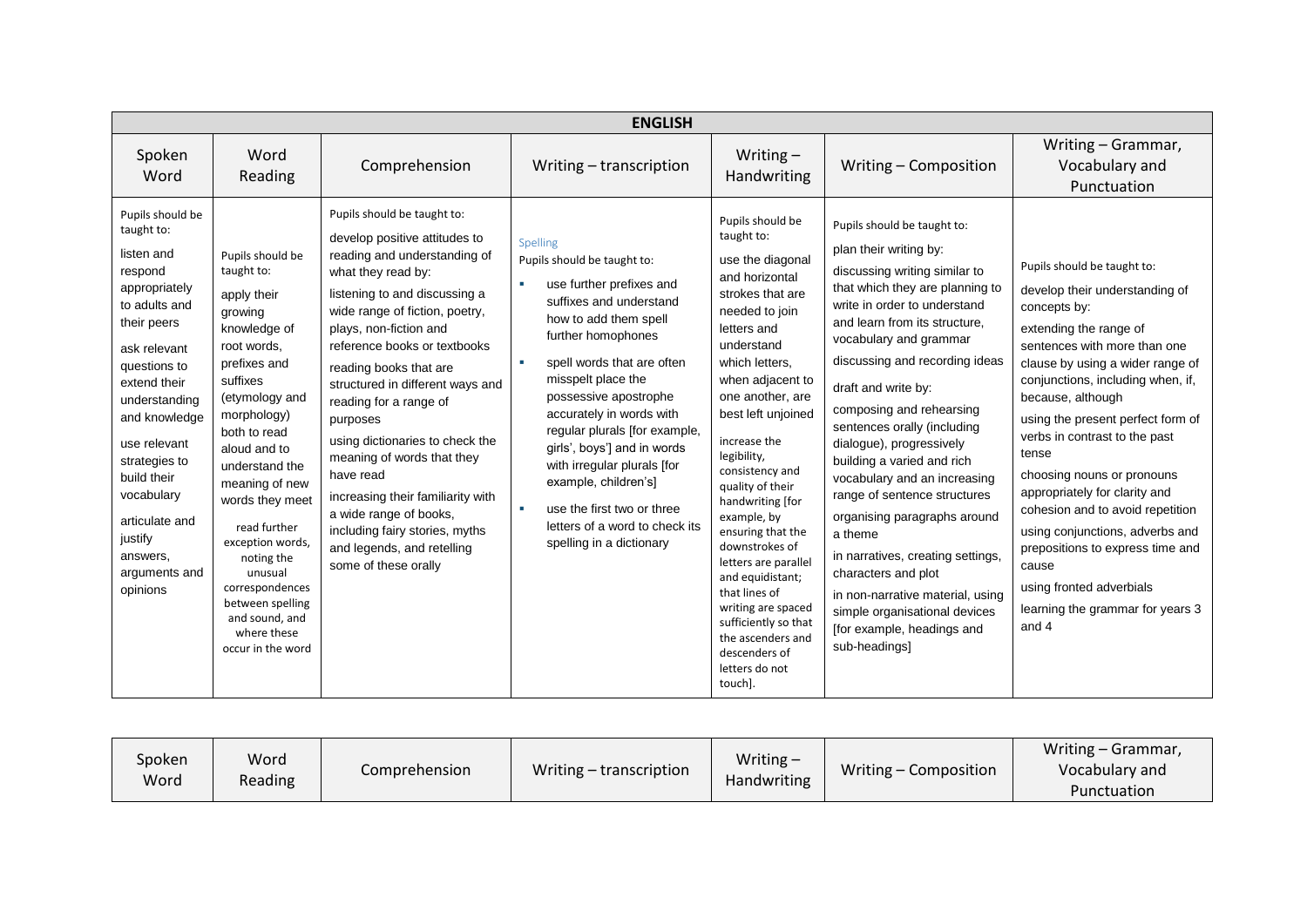| give well-<br>structured<br>descriptions,<br>explanations<br>and narratives<br>for different<br>purposes,<br>including for<br>expressing<br>feelings<br>maintain<br>attention and<br>participate<br>actively in<br>collaborative<br>conversations,<br>staying on<br>topic and<br>initiating and<br>responding to<br>comments<br>use spoken<br>language to<br>develop<br>understanding<br>imagining and<br>exploring ideas<br>through<br>speculating,<br>hypothesising, |                 | identifying themes and<br>conventions in a wide range of<br>books preparing poems and<br>play scripts to read aloud and<br>to perform, showing<br>understanding through<br>intonation, tone, volume and<br>action<br>discussing words and phrases<br>that capture the reader's<br>interest and imagination<br>recognising some different<br>forms of poetry [for example,<br>free verse, narrative poetry]<br>understand what they read, in<br>books they can read<br>independently, by:<br>checking that the text makes<br>sense to them, discussing their<br>understanding and explaining<br>the meaning of words in<br>context asking questions to<br>improve their understanding of<br>a text<br>drawing inferences such as<br>inferring characters' feelings,<br>thoughts and motives from<br>their actions, and justifying<br>inferences with evidence | write from memory simple<br>sentences, dictated by the<br>teacher, that include words<br>and punctuation taught so<br>far. |                            | evaluate and edit by:<br>assessing the effectiveness of<br>their own and others' writing<br>and suggesting improvements<br>proposing changes to<br>grammar and vocabulary to<br>improve consistency, including<br>the accurate use of pronouns<br>in sentences<br>proof-read for spelling and<br>punctuation errors<br>read aloud their own writing, to<br>a group or the whole class,<br>using appropriate intonation<br>and controlling the tone and<br>volume so that the meaning is<br>clear. | indicate grammatical and other<br>features by:<br>using commas after fronted<br>adverbials<br>indicating possession by using<br>the possessive apostrophe with<br>plural nouns<br>using and punctuating direct<br>speech<br>use and understand the<br>grammatical terminology in<br>English Appendix 2 accurately<br>and appropriately when<br>discussing their writing and<br>reading.<br>Writing - Grammar, |
|------------------------------------------------------------------------------------------------------------------------------------------------------------------------------------------------------------------------------------------------------------------------------------------------------------------------------------------------------------------------------------------------------------------------------------------------------------------------|-----------------|--------------------------------------------------------------------------------------------------------------------------------------------------------------------------------------------------------------------------------------------------------------------------------------------------------------------------------------------------------------------------------------------------------------------------------------------------------------------------------------------------------------------------------------------------------------------------------------------------------------------------------------------------------------------------------------------------------------------------------------------------------------------------------------------------------------------------------------------------------------|----------------------------------------------------------------------------------------------------------------------------|----------------------------|---------------------------------------------------------------------------------------------------------------------------------------------------------------------------------------------------------------------------------------------------------------------------------------------------------------------------------------------------------------------------------------------------------------------------------------------------------------------------------------------------|---------------------------------------------------------------------------------------------------------------------------------------------------------------------------------------------------------------------------------------------------------------------------------------------------------------------------------------------------------------------------------------------------------------|
| Spoken<br>Word                                                                                                                                                                                                                                                                                                                                                                                                                                                         | Word<br>Reading | Comprehension                                                                                                                                                                                                                                                                                                                                                                                                                                                                                                                                                                                                                                                                                                                                                                                                                                                | Writing - transcription                                                                                                    | Writing $-$<br>Handwriting | Writing - Composition                                                                                                                                                                                                                                                                                                                                                                                                                                                                             | Vocabulary and<br>Punctuation                                                                                                                                                                                                                                                                                                                                                                                 |
| speak audibly<br>and fluently                                                                                                                                                                                                                                                                                                                                                                                                                                          |                 | predicting what might happen<br>from details stated and implied                                                                                                                                                                                                                                                                                                                                                                                                                                                                                                                                                                                                                                                                                                                                                                                              |                                                                                                                            |                            |                                                                                                                                                                                                                                                                                                                                                                                                                                                                                                   |                                                                                                                                                                                                                                                                                                                                                                                                               |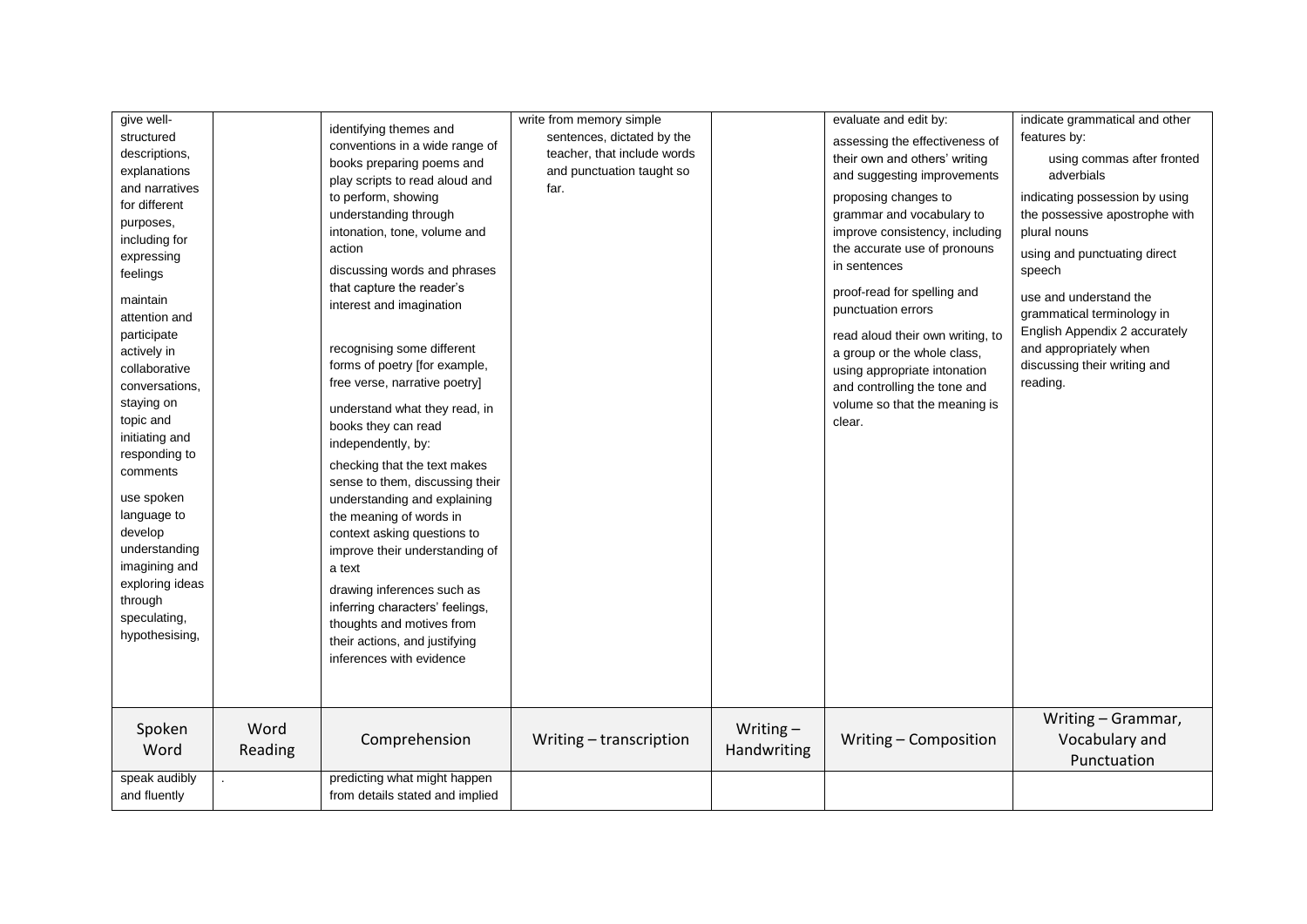| with an         | identifying main ideas drawn    |  |  |
|-----------------|---------------------------------|--|--|
|                 |                                 |  |  |
| increasing      | from more than one paragraph    |  |  |
| command of      | and summarising these           |  |  |
| Standard        | identifying how language,       |  |  |
| English         | structure, and presentation     |  |  |
|                 | contribute to meaning           |  |  |
| participate in  |                                 |  |  |
| discussions,    | retrieve and record information |  |  |
| presentations,  | from non-fiction                |  |  |
| performances,   |                                 |  |  |
| role play,      | participate in discussion about |  |  |
| improvisations  | both books that are read to     |  |  |
| and debates     | them and those they can read    |  |  |
|                 | for themselves, taking turns    |  |  |
| gain, maintain  | and listening to what others    |  |  |
| and monitor     | say.                            |  |  |
| the interest of |                                 |  |  |
| the listener(s) |                                 |  |  |
|                 |                                 |  |  |
| consider and    |                                 |  |  |
| evaluate        |                                 |  |  |
| different       |                                 |  |  |
| viewpoints,     |                                 |  |  |
| attending to    |                                 |  |  |
| and building    |                                 |  |  |
| on the          |                                 |  |  |
| contributions   |                                 |  |  |
| of others       |                                 |  |  |
|                 |                                 |  |  |
| select and use  |                                 |  |  |
| appropriate     |                                 |  |  |
| registers for   |                                 |  |  |
| effective       |                                 |  |  |
| communication   |                                 |  |  |
|                 |                                 |  |  |
|                 |                                 |  |  |

Grammar and Punctuation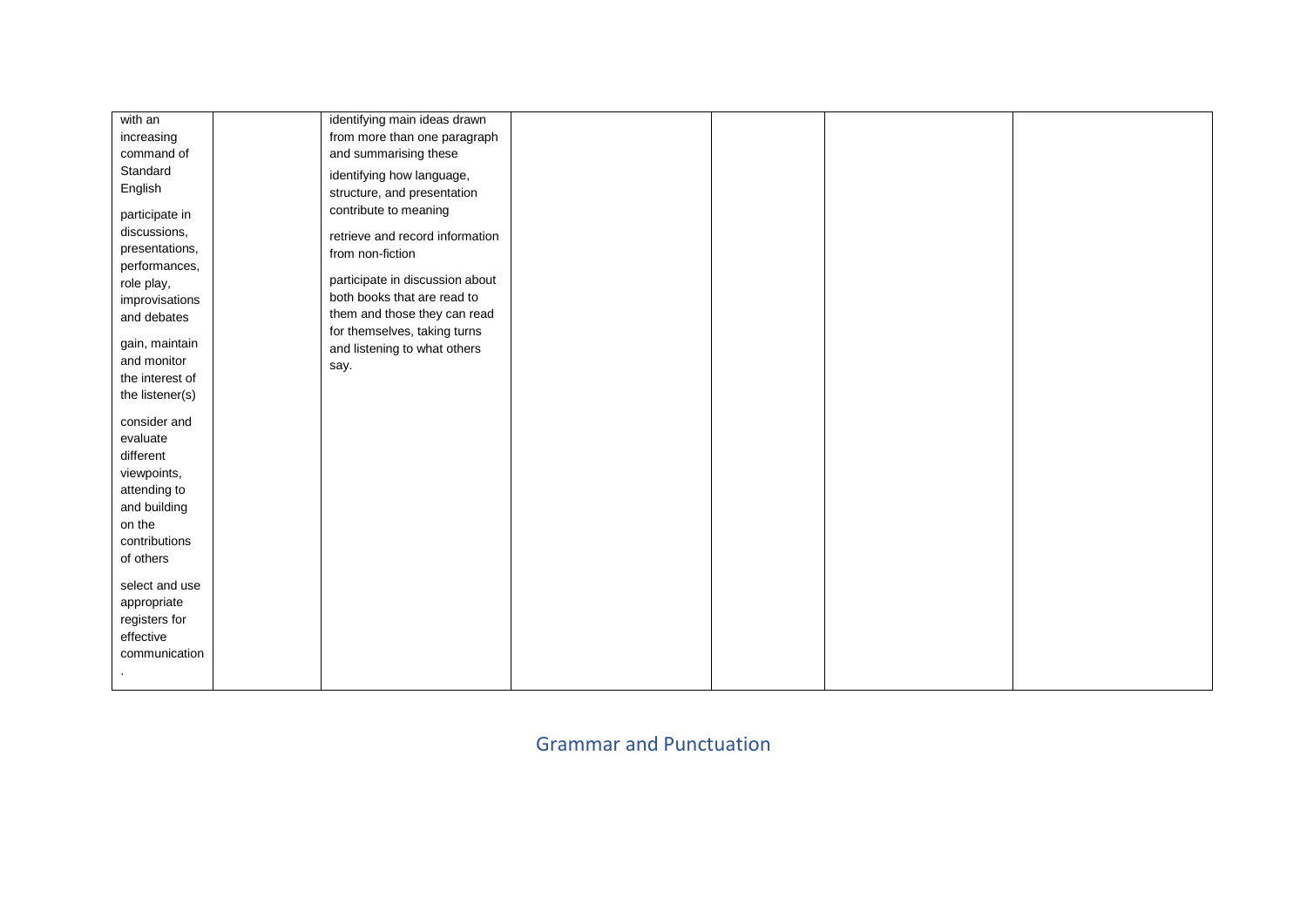This document contains the Y4 Vocabulary, Grammar and Punctuation appendix which is used to support the planning, teaching and learning of Spelling in Year 4.

|                        | Year 4: Detail of content to be introduced (statutory requirement)                                                                                                                                      |
|------------------------|---------------------------------------------------------------------------------------------------------------------------------------------------------------------------------------------------------|
| Word                   | The grammatical difference between plural and possessive $-s$                                                                                                                                           |
|                        | Standard English forms for verb inflections instead of local spoken forms [for example, we were instead of we was, or I did instead of I<br>done]                                                       |
| <b>Sentence</b>        | Noun phrases expanded by the addition of modifying adjectives, nouns and preposition phrases (e.g. the teacher expanded to: the<br>strict maths teacher with curly hair)                                |
|                        | Fronted adverbials [for example, Later that day, I heard the bad news.]                                                                                                                                 |
| <b>Text</b>            | Use of paragraphs to organise ideas around a theme                                                                                                                                                      |
|                        | Appropriate choice of <b>pronoun</b> or <b>noun</b> within and across <b>sentences</b> to aid <b>cohesion</b> and avoid repetition                                                                      |
| Punctuation            | Use of inverted commas and other punctuation to indicate direct speech [for example, a comma after the reporting clause; end<br>punctuation within inverted commas: The conductor shouted, "Sit down!"] |
|                        | Apostrophes to mark plural possession [for example, the girl's name, the girls' names]                                                                                                                  |
|                        | Use of commas after fronted adverbials                                                                                                                                                                  |
| <b>Terminology for</b> | determiner                                                                                                                                                                                              |
| pupils                 | pronoun, possessive pronoun                                                                                                                                                                             |
|                        | adverbial                                                                                                                                                                                               |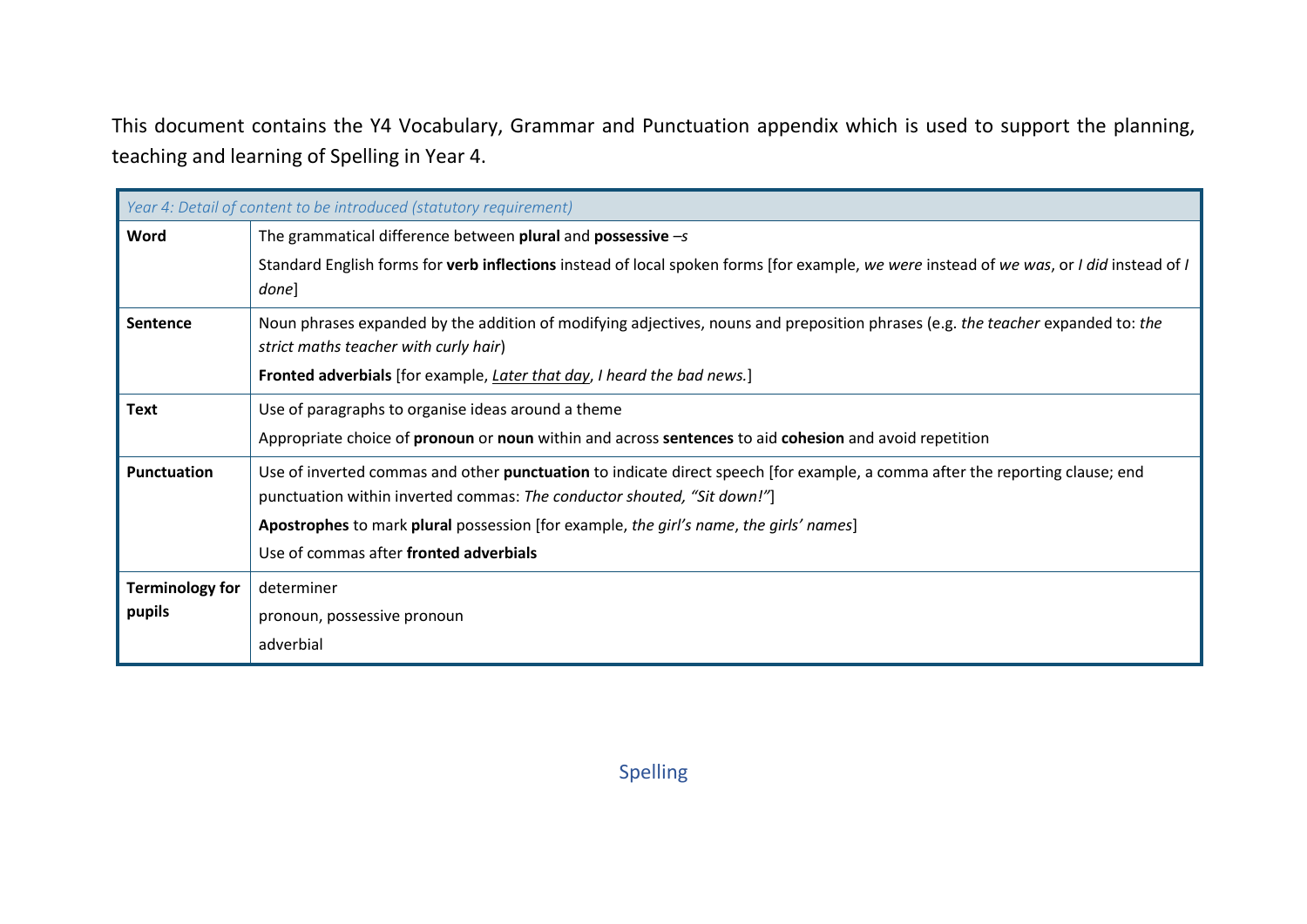| <b>Statutory requirements</b>                                                            | Rules and guidance (non-statutory)                                                                                                                                                                                                                                                                      | Example words (non-statutory)                                                                                          |
|------------------------------------------------------------------------------------------|---------------------------------------------------------------------------------------------------------------------------------------------------------------------------------------------------------------------------------------------------------------------------------------------------------|------------------------------------------------------------------------------------------------------------------------|
| Adding suffixes beginning<br>with yowel letters to<br>words of more than one<br>syllable | If the last syllable of a word is stressed and ends with one<br>consonant letter which has just one vowel letter before it,<br>the final consonant letter is doubled before any ending<br>beginning with a vowel letter is added. The consonant<br>letter is not doubled if the syllable is unstressed. | forgetting, forgotten, beginning, beginner, prefer,<br>preferred<br>gardening, gardener, limiting, limited, limitation |
| The $/I/$ sound spelt y<br>elsewhere than at the<br>end of words                         | These words should be learnt as needed.                                                                                                                                                                                                                                                                 | myth, gym, Egypt, pyramid, mystery                                                                                     |
| The / N sound spelt ou                                                                   | These words should be learnt as needed.                                                                                                                                                                                                                                                                 | young, touch, double, trouble, country                                                                                 |
| More prefixes                                                                            | Most prefixes are added to the beginning of root words<br>without any changes in spelling, but see in-below.                                                                                                                                                                                            |                                                                                                                        |
|                                                                                          | Like un-, the prefixes dis- and mis- have negative<br>meanings.                                                                                                                                                                                                                                         | dis-: disappoint, disagree, disobey<br>mis-: misbehave, mislead, misspell (mis + spell)                                |
|                                                                                          | The prefix in-can mean both 'not' and 'in'/'into'. In the<br>words given here it means 'not'.                                                                                                                                                                                                           | in-: inactive, incorrect                                                                                               |
|                                                                                          | Before a root word starting with I, in-becomes il.                                                                                                                                                                                                                                                      | illegal, illegible                                                                                                     |
|                                                                                          | Before a root word starting with m or p, in-becomes im-.                                                                                                                                                                                                                                                | immature, immortal, impossible, impatient, imperfect                                                                   |
|                                                                                          | Before a root word starting with r, in-becomes ir-.                                                                                                                                                                                                                                                     | irregular, irrelevant, irresponsible                                                                                   |
|                                                                                          | re-means 'again' or 'back'.                                                                                                                                                                                                                                                                             | re-: redo, refresh, return, reappear, redecorate                                                                       |
|                                                                                          | sub-means 'under'.                                                                                                                                                                                                                                                                                      | sub-: subdivide, subheading, submarine, submerge                                                                       |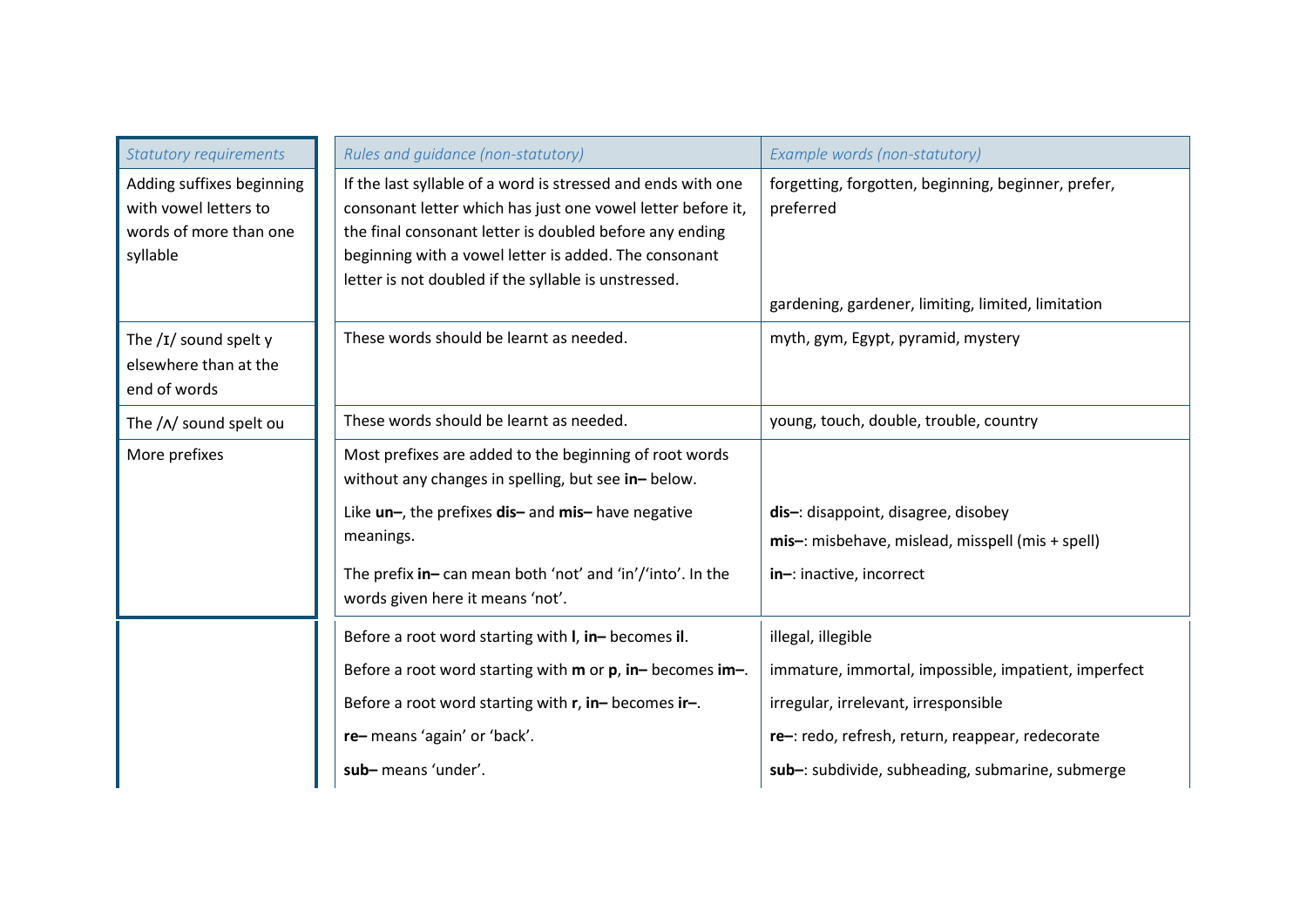|                                                      | inter-means 'between' or 'among'.                                                                                                                                                                                                                          | inter-: interact, intercity, international, interrelated (inter<br>+ related)                          |
|------------------------------------------------------|------------------------------------------------------------------------------------------------------------------------------------------------------------------------------------------------------------------------------------------------------------|--------------------------------------------------------------------------------------------------------|
|                                                      | super-means 'above'.                                                                                                                                                                                                                                       | super-: supermarket, superman, superstar                                                               |
|                                                      | anti-means 'against'.                                                                                                                                                                                                                                      | anti-: antiseptic, anti-clockwise, antisocial                                                          |
|                                                      | auto-means 'self' or 'own'.                                                                                                                                                                                                                                | auto-: autobiography, autograph                                                                        |
| The suffix -ation                                    | The suffix -ation is added to verbs to form nouns. The<br>rules already learnt still apply.                                                                                                                                                                | information, adoration, sensation, preparation, admiration                                             |
| The suffix -ly                                       | The suffix - ly is added to an adjective to form an adverb.<br>The rules already learnt still apply.                                                                                                                                                       | sadly, completely, usually (usual $+$ ly), finally (final $+$ ly),<br>comically (comical + $ y\rangle$ |
|                                                      | The suffix -ly starts with a consonant letter, so it is added<br>straight on to most root words.                                                                                                                                                           |                                                                                                        |
|                                                      | If the root word ends with $-ic$ , -ally is added rather than<br>just -ly, except in the word publicly.<br>The words truly, duly, wholly.                                                                                                                  | basically, frantically, dramatically                                                                   |
| Words with endings<br>sounding like /3a/ or<br>/t∫ə/ | The ending sounding like /3a/ is always spelt -sure.<br>The ending sounding like $/t$ $\int$ = $\int$ is often spelt -ture, but<br>check that the word is not a root word ending in (t)ch with<br>an er ending - e.g. teacher, catcher, richer, stretcher. | measure, treasure, pleasure, enclosure<br>creature, furniture, picture, nature, adventure              |
| Endings which sound like<br>/3en/                    | If the ending sounds like $\frac{1}{3}$ and it is spelt as -sion.                                                                                                                                                                                          | division, invasion, confusion, decision, collision, television                                         |

| Statutory requirements | Rules and guidance (non-statutory) | Example words (non-statutory) |
|------------------------|------------------------------------|-------------------------------|
|                        |                                    |                               |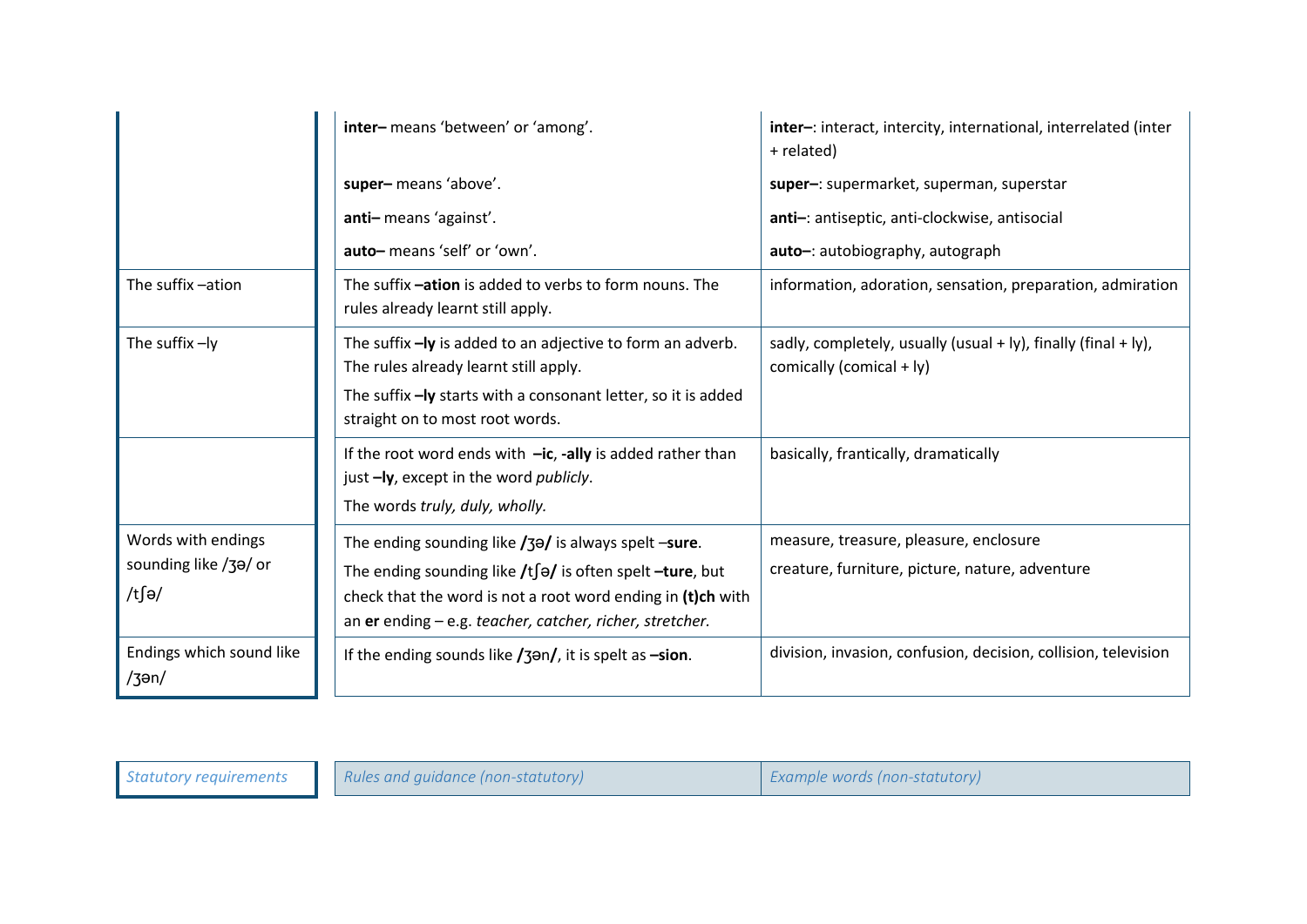| The suffix -ous | Sometimes the root word is obvious and the usual rules         | poisonous, dangerous, mountainous, famous, various |
|-----------------|----------------------------------------------------------------|----------------------------------------------------|
|                 | apply for adding suffixes beginning with vowel letters.        | tremendous, enormous, jealous                      |
|                 | Sometimes there is no obvious root word.                       | humorous, glamorous, vigorous                      |
|                 | -our is changed to -or before -ous is added.                   | courageous, outrageous                             |
|                 | A final 'e' of the root word must be kept if the /d3/ sound    |                                                    |
|                 | of 'g' is to be kept.                                          | serious, obvious, curious                          |
|                 | If there is an /i:/ sound before the                           | hideous, spontaneous, courteous                    |
|                 | -ous ending, it is usually spelt as i, but a few words have e. |                                                    |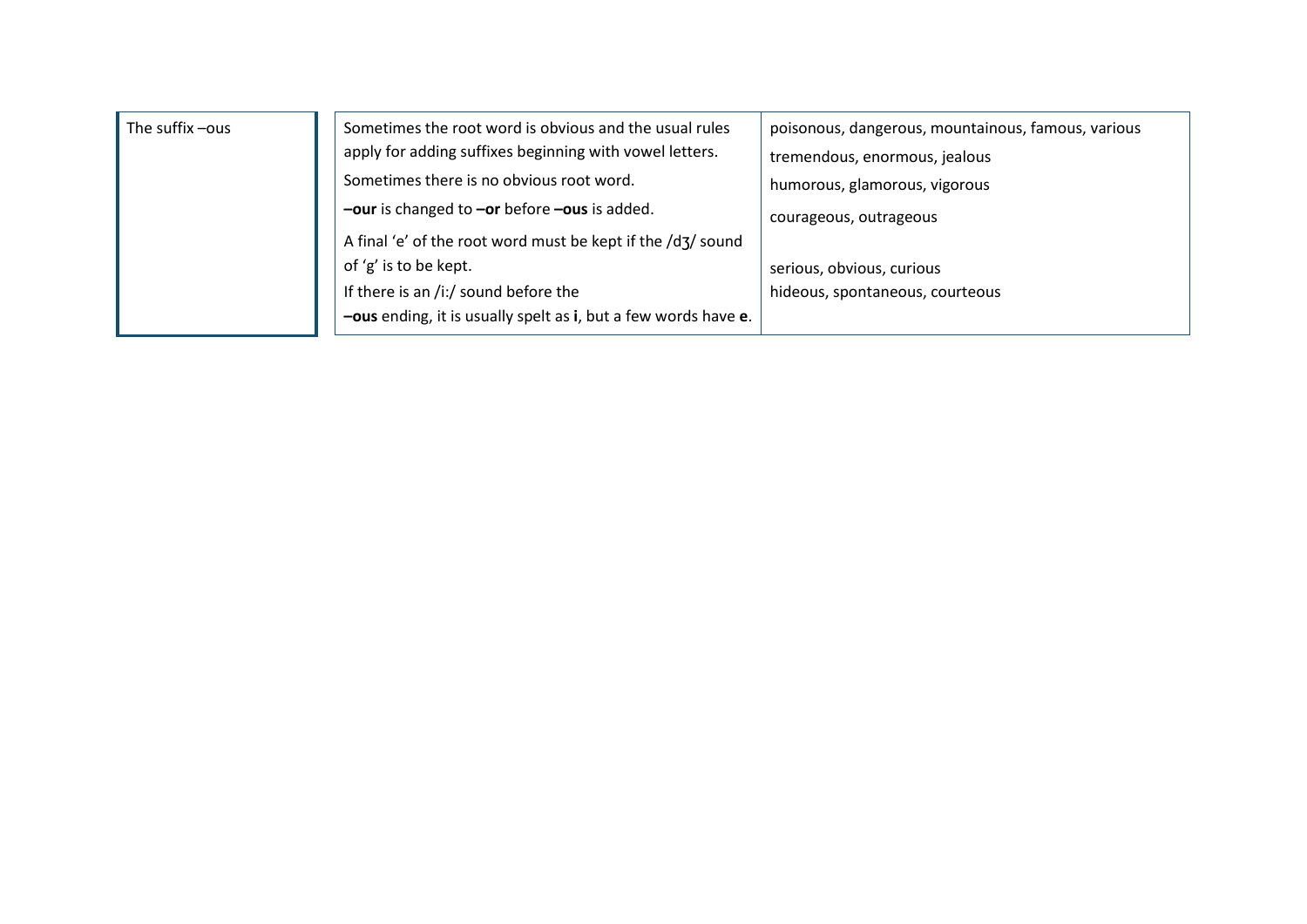# The National Curriculum for Mathematics Lower Key Stage 2 – Years 3 and 4

The principal focus of mathematics teaching in lower key stage 2 is to ensure that pupils become increasingly fluent with whole numbers and the four operations, including number facts and the concept of place value. This should ensure that pupils develop efficient written and mental methods and perform calculations accurately with increasingly large whole numbers.

At this stage, pupils should develop their ability to solve a range of problems, including with simple fractions and decimal place value. Teaching should also ensure that pupils draw with increasing accuracy and develop mathematical reasoning so they can analyse shapes and their properties, and confidently describe the relationships between them. It should ensure that they can use measuring instruments with accuracy and make connections between measure and number.

By the end of year 4, pupils should have memorised their multiplication tables up to and including the 12 multiplication table and show precision and fluency in their work. Pupils should read and spell mathematical vocabulary correctly and confidently, using their growing word reading knowledge and their knowledge of spelling.

#### Number and Place Value

Pupils will be taught to:

- count in multiples of  $6, 7, 9, 25$  and  $1000$
- find 1000 more or less than a given number
- count backwards through zero to include negative numbers
- recognise the place value of each digit in a four-digit number (thousands, hundreds, tens, and ones)
- order and compare numbers beyond 1000
- identify, represent and estimate numbers using different representations
- round any number to the nearest 10, 100 or 1000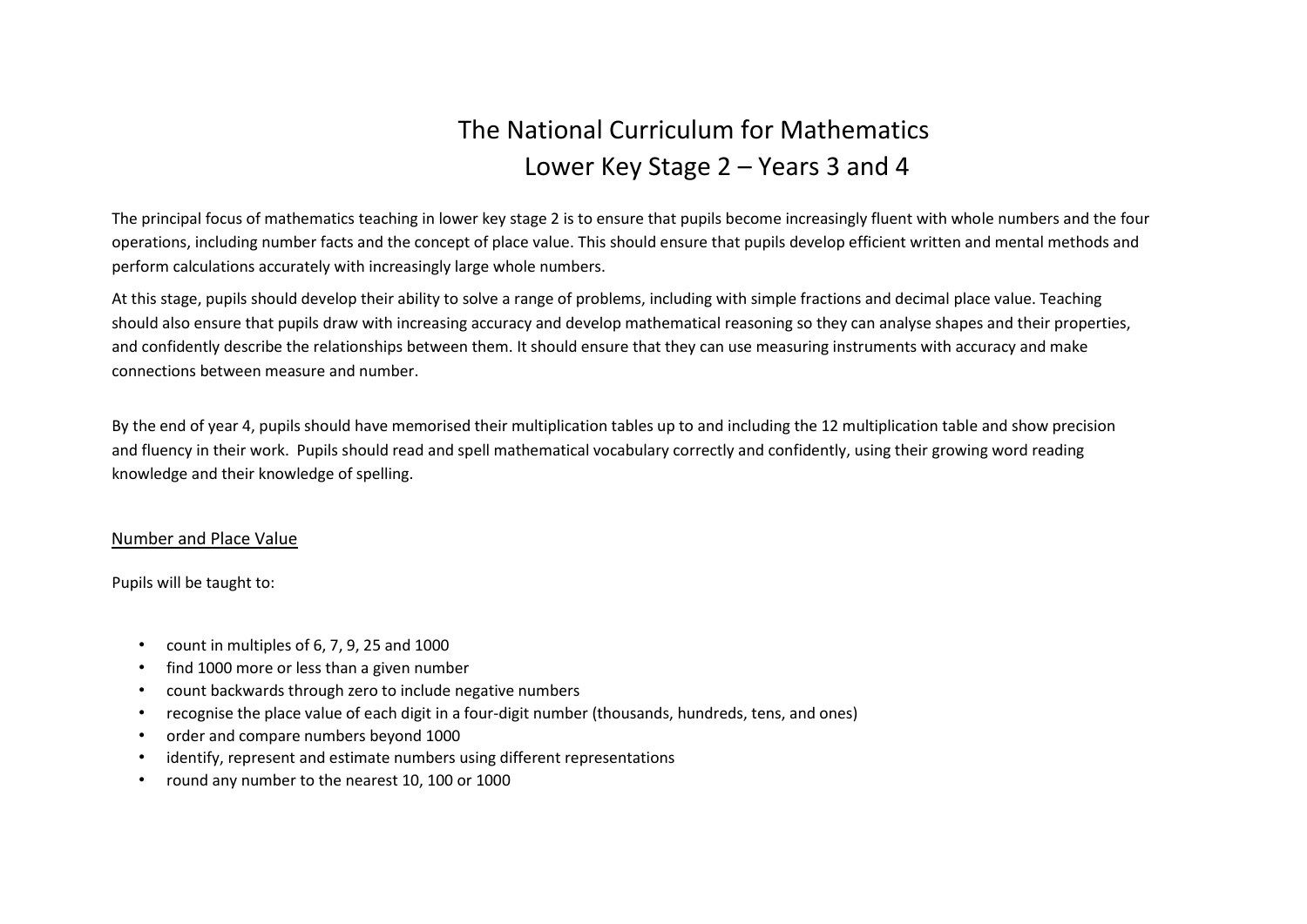- solve number and practical problems that involve all of the above and with increasingly large positive numbers
- read Roman numerals to 100 (I to C) and know that over time, the numeral system changed to include the concept of zero and place value.

#### Addition and Subtraction

#### Pupils will be taught to:

- add and subtract numbers with up to 4 digits using the formal written methods of columnar addition and subtraction where appropriate
- estimate and use inverse operations to check answers to a calculation
- solve addition and subtraction two-step problems in contexts, deciding which operations and methods to use and why.

#### Multiplication and Division

#### Pupils will be taught to:

- recall multiplication and division facts for multiplication tables up to  $12 \times 12$
- use place value, known and derived facts to multiply and divide mentally, including: multiplying by 0 and 1; dividing by 1; multiplying together three numbers recognise and use factor pairs and commutativity in mental calculations
- multiply two-digit and three-digit numbers by a one-digit number using formal written layout
- solve problems involving multiplying and adding, including using the distributive law to multiply two digit numbers by one digit, integer scaling problems and harder correspondence problems such as n objects are connected to m objects.

#### Fractions (including decimals)

#### Pupils will be taught to:

- recognise and show, using diagrams, families of common equivalent fractions
- count up and down in hundredths; recognise that hundredths arise when dividing an object by one hundred and dividing tenths by ten.
- solve problems involving increasingly harder fractions to calculate quantities, and fractions to divide quantities, including non-unit fractions where the answer is a whole number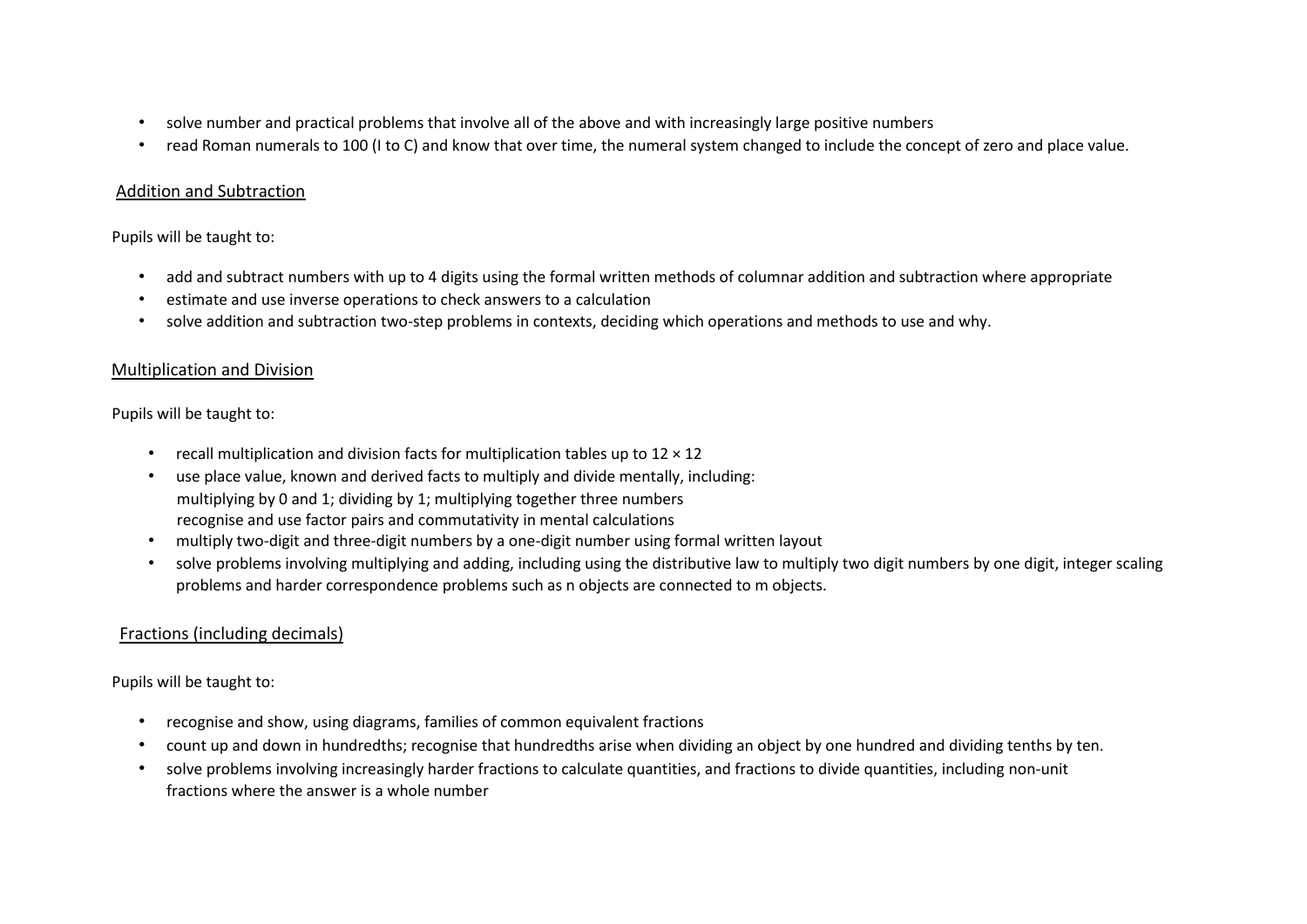- add and subtract fractions with the same denominator
- recognise and write decimal equivalents of any number of tenths or hundredths
- recognise and write decimal equivalents to  $\frac{1}{4}$ ,  $\frac{1}{2}$ ,  $\frac{3}{4}$
- find the effect of dividing a one- or two-digit number by 10 and 100, identifying the value of the digits in the answer as ones, tenths and hundredths
- round decimals with one decimal place to the nearest whole number
- compare numbers with the same number of decimal places up to two decimal places
- solve simple measure and money problems involving fractions and decimals to two decimal places.

#### Measurement

#### Pupils will be taught to:

- Convert between different units of measure [for example, kilometre to metre; hour to minute]
- measure and calculate the perimeter of a rectilinear figure (including squares) in centimetres and metres
- find the area of rectilinear shapes by counting squares
- estimate, compare and calculate different measures, including money in pounds and pence
- read, write and convert time between analogue and digital 12- and 24-hour clocks
- solve problems involving converting from hours to minutes; minutes to seconds; years to months; weeks to days.

#### Geometry – Properties of Shapes

Pupils will be taught to:

- compare and classify geometric shapes, including quadrilaterals and triangles, based on their properties and sizes
- identify acute and obtuse angles and compare and order angles up to two right angles by size
- identify lines of symmetry in 2-D shapes presented in different orientations
- complete a simple symmetric figure with respect to a specific line of symmetry.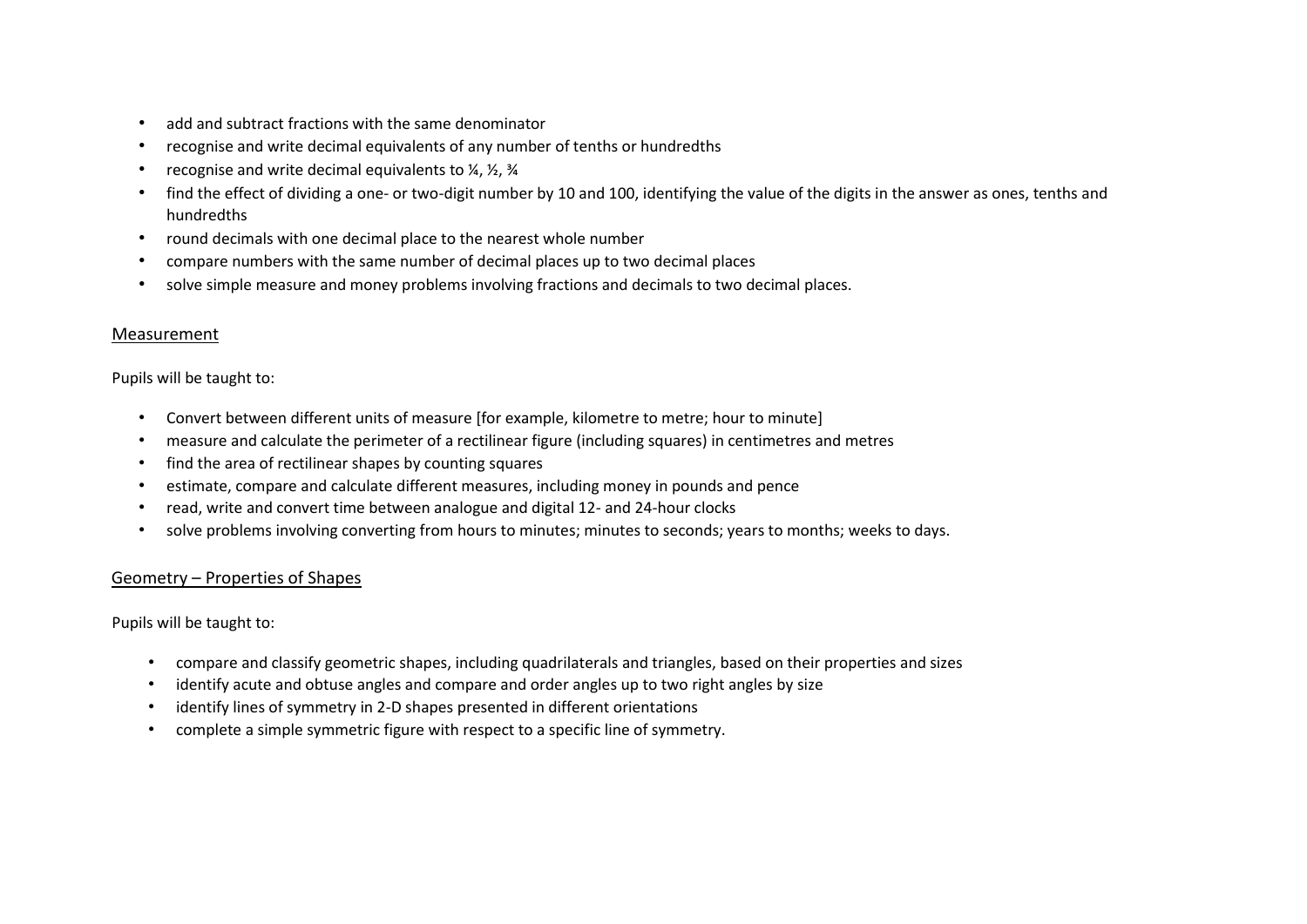#### Geometry – Position and Direction

Pupils will be taught to:

- describe positions on a 2-D grid as coordinates in the first quadrant
- describe movements between positions as translations of a given unit to the left/right and up/down
- plot specified points and draw sides to complete a given polygon.

#### Statistics

Pupils will be taught to:

- interpret and present discrete and continuous data using appropriate graphical methods, including bar charts and time graphs.
- solve comparison, sum and difference problems using information presented in bar charts, pictograms, tables and other graphs.

September 2018